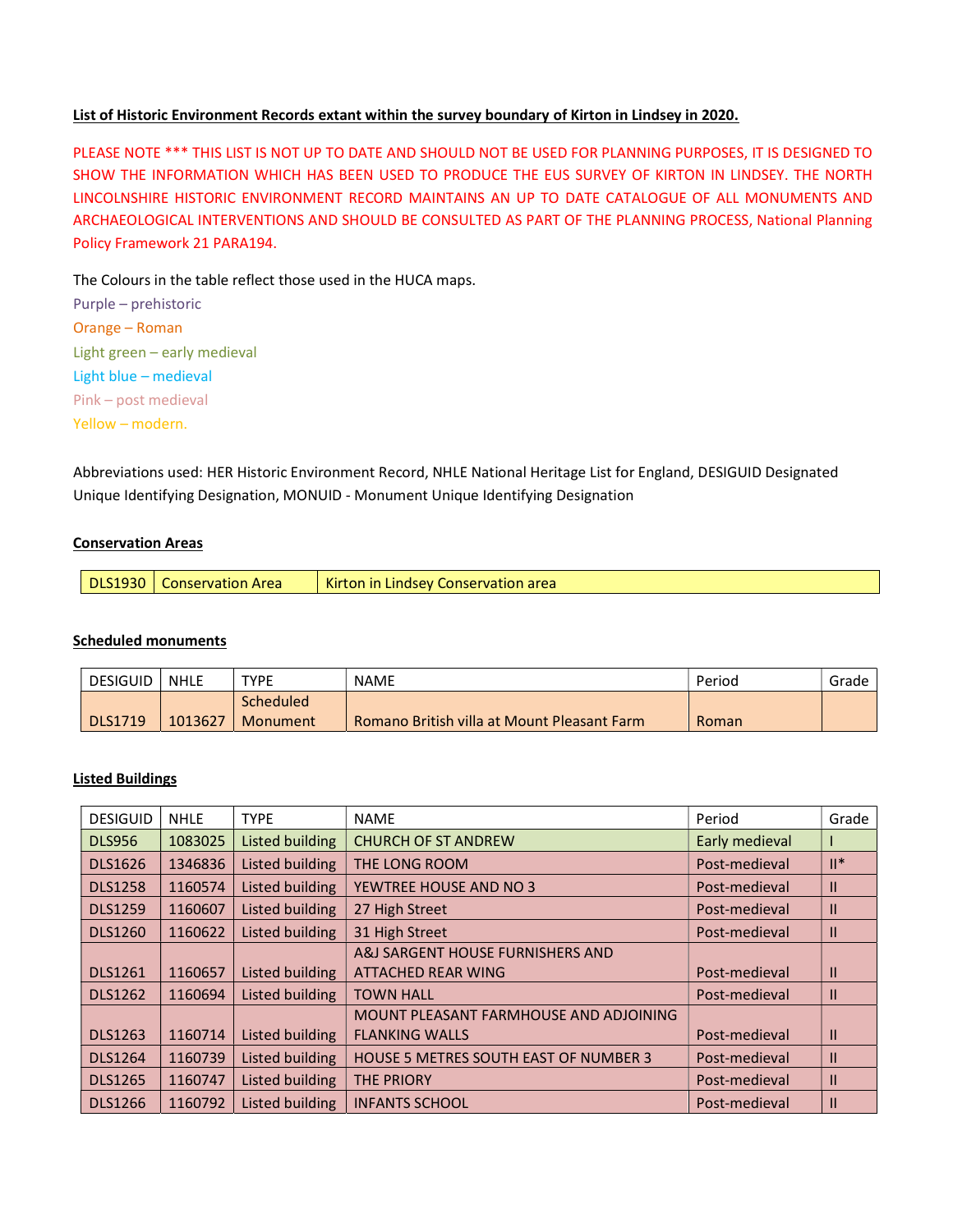| <b>DLS1267</b> | 1160835 | <b>Listed building</b> | 19 South Cliff Road                                                               | Post-medieval | $\mathbf{II}$ |
|----------------|---------|------------------------|-----------------------------------------------------------------------------------|---------------|---------------|
| <b>DLS1268</b> | 1160844 | <b>Listed building</b> | <b>STATION HOUSE</b>                                                              | Post-medieval | $\mathbf{H}$  |
| <b>DLS1469</b> | 1310360 | <b>Listed building</b> | <b>METHODIST CHAPEL</b>                                                           | Post-medieval | $\mathbf{II}$ |
| <b>DLS1470</b> | 1310381 | <b>Listed building</b> | 13 South Cliff Road                                                               | Post-medieval | $\mathbf{H}$  |
| DLS1471        | 1310415 | <b>Listed building</b> | <b>TWIZEL FARMHOUSE</b>                                                           | Post-medieval | $\mathbf{II}$ |
|                |         |                        | BARN AT MANOR FARM, 30 METRES NORTH                                               |               |               |
| <b>DLS1598</b> | 1346808 | <b>Listed building</b> | <b>WEST OF LOW FIELD COTTAGE</b>                                                  | Post-medieval | Ш             |
| <b>DLS1599</b> | 1346809 | <b>Listed building</b> | 29 High Street                                                                    | Post-medieval | $\mathbf{H}$  |
| <b>DLS1600</b> | 1346810 | <b>Listed building</b> | THE OLD COURT HOUSE                                                               | Post-medieval | $\mathbf{II}$ |
| DLS1601        | 1346811 | <b>Listed building</b> | <b>MOUNT PLEASANT MILL</b>                                                        | Post-medieval | $\mathbf{II}$ |
| <b>DLS1602</b> | 1346812 | <b>Listed building</b> | <b>LIME HOUSE</b>                                                                 | Post-medieval | $\mathbf{II}$ |
| <b>DLS1603</b> | 1346813 | <b>Listed building</b> | FENTON COTTAGE AND NELSON VILLA                                                   | Post-medieval | $\mathbf{II}$ |
| <b>DLS950</b>  | 1083019 | <b>Listed building</b> | KIRTON RAILWAY TUNNEL ENTRANCE                                                    | Post-medieval | $\mathbf{II}$ |
| <b>DLS951</b>  | 1083020 | Listed building        | <b>BECKINGHAM HOUSE</b>                                                           | Post-medieval | $\mathbf{II}$ |
| <b>DLS952</b>  | 1083021 | <b>Listed building</b> | 18 High Street                                                                    | Post-medieval | $\mathbf{II}$ |
|                |         |                        | PIERS, WALL AND RAILINGS 10 METRES SOUTH                                          |               |               |
| <b>DLS953</b>  | 1083022 | <b>Listed building</b> | OF OLD COURT HOUSE                                                                | Post-medieval | $\mathbf{II}$ |
| <b>DLS954</b>  | 1083023 | <b>Listed building</b> | <b>COBB HALL</b>                                                                  | Post-medieval | $\mathbf{II}$ |
| <b>DLS955</b>  | 1083024 | <b>Listed building</b> | <b>WICKENTREE</b>                                                                 | Post-medieval | $\mathbf{II}$ |
| <b>DLS957</b>  | 1083026 | Listed building        | <b>PROSPECT HOUSE</b>                                                             | Post-medieval | $\mathbf{II}$ |
| <b>DLS958</b>  | 1083027 | <b>Listed building</b> | <b>OLD POLICE STATION</b>                                                         | Post-medieval | $\mathbf{II}$ |
|                |         |                        | WHIPPING POST APPROXIMATELY 8 METRES                                              |               |               |
|                |         |                        | SOUTH OF NO 1 SPA HILL (THE OLD POLICE                                            |               |               |
| <b>DLS959</b>  | 1083028 | <b>Listed building</b> | STATION)                                                                          | Post-medieval | $\mathbf{H}$  |
| <b>DLS960</b>  | 1083029 | <b>Listed building</b> | THE QUEENS HEAD                                                                   | Post-medieval | $\mathbf{II}$ |
| <b>DLS4145</b> | 1422114 | <b>Listed building</b> | Control Tower at the former RAF Kirton in Lindsey                                 | <b>Modern</b> | $\mathbf{H}$  |
| <b>DLS4146</b> | 1422117 | <b>Listed building</b> | Sector Operations Building and blast walls at the<br>former RAF Kirton in Lindsey | Modern        | $\mathbf{H}$  |
|                |         |                        |                                                                                   |               |               |

# Non-designated heritage assets

| <b>MONUID</b>  | <b>MONTYPES</b>              | <b>NAME</b>                                   | <b>PERIOD</b> |
|----------------|------------------------------|-----------------------------------------------|---------------|
| MLS19429       | RING DITCH, LINEAR FEATURE   | <b>RING DITCH</b>                             | Prehistoric   |
| MLS19627       | <b>ENCLOSURE, RING DITCH</b> | <b>ENCLOSURE AND RING DITCH</b>               | Prehistoric   |
| MLS20624       | DITCH, ENCLOSURE             | POSSIBLE ENCLOSURE (CM)                       | Prehistoric   |
| MLS20629       | DITCH, ENCLOSURE             | <b>CROPMARK COMPLEX</b>                       | Prehistoric   |
| MLS22440       | <b>FIELD BOUNDARY</b>        | FIELD BOUNDARIES, N OF B1205                  | Prehistoric   |
| MLS22484       | <b>ENCLOSURE</b>             | ENCLOSURE, SE OF KIRTON CLIFF                 | Prehistoric   |
| <b>MLS694</b>  | <b>RING DITCH</b>            | <b>CIRCULAR FEATURE (CM)</b>                  | Prehistoric   |
| <b>MLS9881</b> | <b>LONG BARROW?</b>          | POSSIBLE LONG BARROW (CM), WHITE HOE          | Prehistoric   |
| MLS20003       | <b>TRACKWAY</b>              | <b>JURASSIC WAY PREHISTORIC TRACKWAY</b>      | Prehistoric   |
| MLS19457       | FINDSPOT (PRE)               | FLINT TOOLS AND DEBITAGE                      | Prehistoric   |
| MLS19462       | FINDSPOT (PRE:BA)            | <b>BRONZE AGE SHERDS</b>                      | Prehistoric   |
|                | PIT (PRE:NEO,BA); DITCH      |                                               |               |
| MLS19775       | (PRE:NEO,BA)                 | NEOLITHIC-BRONZE AGE DEPOSITS, SPA HILL, 2002 | Prehistoric   |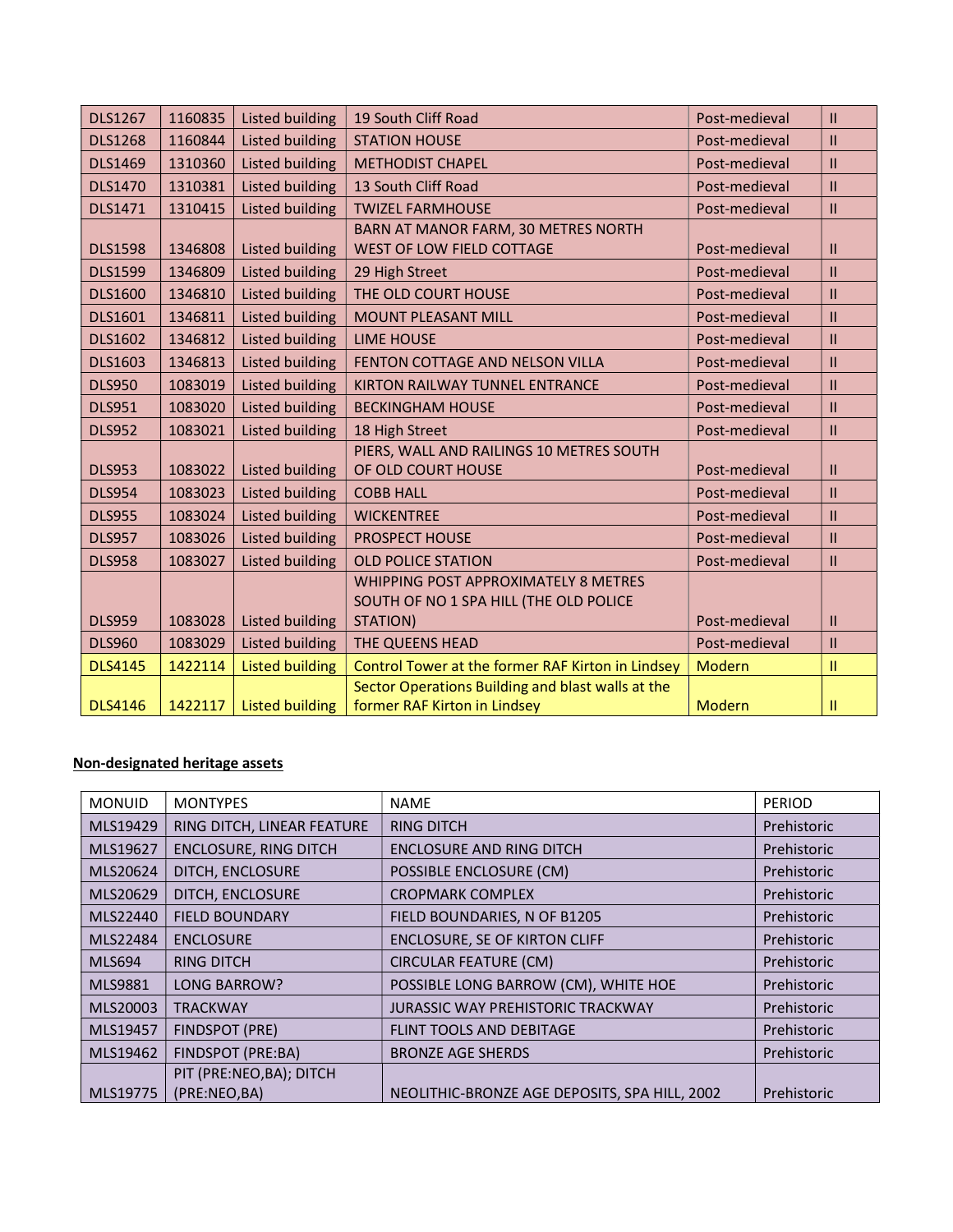|          |                                            | IRON AGE-ROMANO-BRITISH SETTLEMENT, SPA HILL,  |             |
|----------|--------------------------------------------|------------------------------------------------|-------------|
| MLS19776 | SETTLEMENT                                 | 2002                                           | Prehistoric |
|          | <b>D SHAPED ENCLOSURE</b>                  | IRON AGE - ROMANO BRITISH DEFENDED ENCLOSURE,  |             |
| MLS19777 | (PRE:IA/RO)                                | <b>SPA HILL, 2002</b>                          | Prehistoric |
| MLS19778 | <b>IRON WORKING SITE</b>                   | IRON AGE IRONWORKING, SPA HILL, 2002           | Prehistoric |
| MLS19839 | <b>FINDSPOT (PRE)</b>                      | FLINT ASSEMBLAGE, OS 0053                      | Prehistoric |
| MLS19841 | <b>FINDSPOT (PRE)</b>                      | FLINT ASSEMBLAGE, OS 1206                      | Prehistoric |
| MLS19843 | <b>FINDSPOT (PRE)</b>                      | FLINT ASSEMBLAGE, OS 1704                      | Prehistoric |
| MLS19845 | FINDSPOT (PRE:BA)                          | BRONZE AGE SHERD, OS 1704                      | Prehistoric |
| MLS19846 | <b>FINDSPOT (PRE)</b>                      | FLINT ASSEMBLAGE, OS 2400                      | Prehistoric |
| MLS19848 | <b>FINDSPOT (PRE)</b>                      | FLINT ASSEMBLAGE, OS 2900                      | Prehistoric |
| MLS19851 | FINDSPOT (PRE:MES, NEO, BA)                | FLINT ASSEMBLAGE, OS 3137                      | Prehistoric |
| MLS19853 | <b>FINDSPOT (PRE)</b>                      | FLINT ASSEMBLAGE, OS 3731                      | Prehistoric |
| MLS19854 | FINDSPOT (PRE:NEO)                         | LATE NEOLITHIC SHERD, OS 3731                  | Prehistoric |
|          | FINDSPOT (PRE:IA/RO);                      |                                                |             |
| MLS19855 | FINDSPOT (MED/PM)                          | POTTERY ASSEMBLAGE, OS 3731                    | Prehistoric |
| MLS19865 | <b>FINDSPOT (PRE)</b>                      | FLINT ASSEMBLAGE, OS 6889                      | Prehistoric |
| MLS19867 | <b>FINDSPOT (PRE:BA)</b>                   | BRONZE AGE JET BEAD, OS 6889                   | Prehistoric |
| MLS19879 | FINDSPOT (MED/PM)                          | FLINT ASSEMBLAGE, OS 9692                      | Prehistoric |
| MLS19913 | <b>FINDSPOT (PRE)</b>                      | FLINT ASSEMBLAGE, OS 0063                      | Prehistoric |
|          | <b>LITHIC SCATTER</b>                      |                                                |             |
| MLS19984 | (PRE:MES,NEO,BA)                           | LARGE FLINT ASSEMBLAGE, OS 1752                | Prehistoric |
| MLS19988 | FINDSPOT (PRE:MES, NEO, BA)                | FLINT ASSEMBLAGE, OS 2870                      | Prehistoric |
|          | <b>LITHIC SCATTER</b>                      |                                                |             |
| MLS19992 | (PRE:MES,NEO,BA)<br><b>OCCUPATION SITE</b> | FLINT ASSEMBLAGE, OS 5555                      | Prehistoric |
| MLS19994 | (PRE:MES,NEO,BA)                           | MESOLITHIC - BRONZE AGE OCCUPATION, OS 6838    | Prehistoric |
| MLS19995 | FINDSPOT (PRE:BA)                          | EARLY BRONZE AGE AXE HAMMER, OS 6838           | Prehistoric |
| MLS19996 | <b>FINDSPOT (PRE:BA)</b>                   | BRONZE AGE SHERD, OS 6838                      | Prehistoric |
| MLS19999 | <b>FINDSPOT (PRE)</b>                      | FLINT ASSEMBLAGE, OS 9458                      | Prehistoric |
| MLS20163 | <b>FINDSPOT (PRE)</b>                      | FLINT ASSEMBLAGE, OS 3500                      | Prehistoric |
| MLS20165 | FINDSPOT (PRE:MES,NEO)                     | FLINT ASSEMBLAGE, OS 3855                      | Prehistoric |
|          | LITHIC SCATTER                             |                                                |             |
| MLS20172 | (PRE:MES,NEO,BA)                           | MESOLITHIC - BRONZE AGE FLINT SCATTER, OS 6839 | Prehistoric |
|          | <b>LITHIC SCATTER</b>                      |                                                |             |
| MLS20174 | (PRE:MES,NEO,BA)                           | MESOLITHIC-NEOLITHIC FLINT SCATTER, OS 9322    | Prehistoric |
| MLS20238 | FINDSPOT (PRE:MES,NEO)                     | FLINT ASSEMBLAGE, OS 0003                      | Prehistoric |
|          | <b>LITHIC SCATTER</b>                      |                                                |             |
| MLS20240 | (PRE:MES,NEO)                              | FLINT ASSEMBLAGE, OS 0625                      | Prehistoric |
|          | <b>LITHIC SCATTER</b>                      |                                                |             |
| MLS20242 | (PRE:MES,NEO,BA)                           | FLINT ASSEMBLAGE, OS 0002                      | Prehistoric |
| MLS20243 | FINDSPOT (PRE:BA,IA)                       | PREHISTORIC POTTERY, OS 0002                   | Prehistoric |
| MLS20245 | <b>FINDSPOT (PRE)</b>                      | FLINT CORE, OS 2859                            | Prehistoric |
| MLS20247 | <b>LITHIC SCATTER</b>                      | FLINT ASSEMBLAGE, OS 8264                      | Prehistoric |
| MLS20420 | FINDSPOT (PRE:IA/RO)                       | IA & RB POTTERY, GRAVEL PIT FARM               | Prehistoric |
| MLS20508 | FINDSPOT (PRE:MES,NEO,BA)                  | SMALL FLINT ASSEMBLAGE, OS PARCEL 5753         | Prehistoric |
| MLS21133 | <b>FINDSPOT (PRE)</b>                      | WORKED FLINT, EAST OF GRAYINGHAM ROAD          | Prehistoric |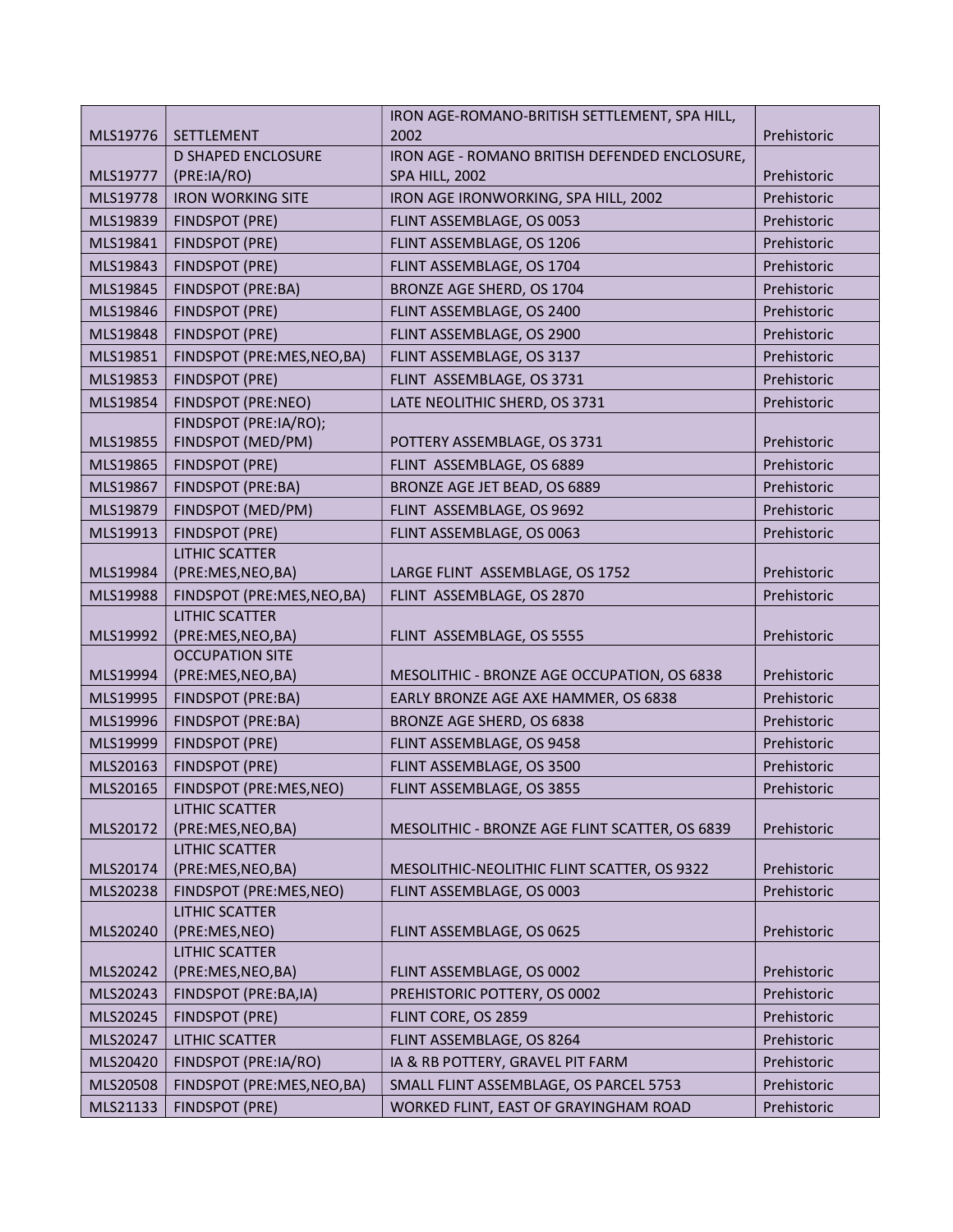| MLS22204      | <b>WELL</b>                            | <b>ASH WELL</b>                                 | Prehistoric |
|---------------|----------------------------------------|-------------------------------------------------|-------------|
| MLS22613      | FINDSPOT (PRE:NEO)                     | NEOLITHIC STONE AXE FRAGMENT                    | Prehistoric |
|               | <b>ROUND BARROW (PRE:BA?);</b>         |                                                 |             |
| <b>MLS692</b> | RING DITCH (PRE:BA?)                   | POSSIBLE BARROW (CM), SW OF KIRTON CLIFF FARM   | Prehistoric |
|               | ROUND BARROW (PRE:BA);                 |                                                 |             |
| <b>MLS696</b> | <b>CREMATION (PRE:BA)</b>              | ROUND BARROW, KIRTON INGS                       | Prehistoric |
| <b>MLS702</b> | FINDSPOT (PRE:NEO)                     | THREE STONE AXES, 'WHALEBONE GATE FIELD'        | Prehistoric |
| MLS19997      | <b>SETTLEMENT</b>                      | ROMANO-BRITISH LADDER SETTLEMENT, OS 6838       | Roman       |
| MLS21135      | <b>ENCLOSURE</b>                       | RECTANGULAR ENCLOSURES, KIRTON AIRFIELD         | Roman       |
| <b>MLS688</b> | <b>VILLA, MOSAIC</b>                   | ROMAN VILLA (SITE OF), MOUNT PLEASANT FARM      | Roman       |
| MLS17825      | BOUNDARY (RO:C1,C2,C4)                 | RB LINEAR DITCHES, NE OF CLIFF FARM             | Roman       |
| MLS17833      | <b>OCCUPATION SITE (RO:C3,C4)</b>      | ROMANO-BRITISH OCCUPATION, SE OF KIRTON CLIFF   | Roman       |
| MLS19458      | <b>FINDSPOT (RO)</b>                   | RB POTTERY, KIRTON LINDSEY AIRFIELD             | Roman       |
| MLS19460      | <b>FINDSPOT (RO:C4)</b>                | <b>ROMAN COIN</b>                               | Roman       |
| MLS19779      | POST HOLE; DITCH                       | ROMANO BRITISH POSTHOLES, DITCH, SPA HILL, 2002 | Roman       |
|               | FINDSPOT (RO); FINDSPOT                |                                                 |             |
| MLS19840      | (MED/PM)                               | POTTERY ASSEMBLAGE, OS 0053                     | Roman       |
|               | FINDSPOT (RO/MED/PM);                  |                                                 |             |
| MLS19842      | FINDSPOT (MED/PM)                      | POTTERY ASSEMBLAGE, OS 1206                     | Roman       |
|               | <b>FINDSPOT</b>                        |                                                 |             |
| MLS19844      | (RO/EMES:AS/MED/PM)                    | POTTERY ASSEMBLAGE, OS 1704                     | Roman       |
|               | FINDSPOT (RO); FINDSPOT                |                                                 |             |
| MLS19847      | (MED/PM)                               | POTTERY ASSEMBLAGE, OS 2400                     | Roman       |
| MLS19849      | <b>FINDSPOT</b><br>(RO/EMED:AS/MED/PM) | POTTERY ASSEMBLAGE, OS 2900                     | Roman       |
|               | <b>SETTLEMENT (RO); BUILDING</b>       |                                                 |             |
| MLS19850      | (RO)                                   | ROMAN SETTLEMENT SITE, OS 3137                  | Roman       |
|               | FINDSPOT (RO/PM);                      |                                                 |             |
| MLS19866      | <b>FINDSPOT (PM)</b>                   | POTTERY ASSEMBLAGE, OS 6889                     | Roman       |
|               | <b>FINDSPOT</b>                        |                                                 |             |
| MLS19914      | (RO/EMED:AS/MED/PM)                    | POTTERY ASSEMBLAGE, OS 0063                     | Roman       |
|               | FINDSPOT (RO); FINDSPOT                |                                                 |             |
| MLS19985      | (MED/PM)                               | POTTERY ASSEMBLAGE, OS 1752                     | Roman       |
|               | <b>FINDSPOT</b>                        |                                                 |             |
| MLS19989      | (RO/EMED:AS/MED/PM)                    | POTTERY ASSEMBLAGE, OS 2870                     | Roman       |
| MLS19993      | <b>FINDSPOT</b><br>(RO/EMED:AS/MED/PM) | POTTERY AND TILE ASSEMBLAGE, OS 5555            | Roman       |
|               | FINDSPOT (RO); FINDSPOT                |                                                 |             |
| MLS20000      | (MED/PM)                               | POTTERY AND TILE ASSEMBLAGE, OS 9458            | Roman       |
| MLS20084      | FINDSPOT (RO)                          | ROMAN POTTERY, 2 INGS ROAD                      | Roman       |
| MLS20166      | <b>FINDSPOT (RO)</b>                   | ROMAN POTTERY AND TILE, OS 3855                 | Roman       |
|               | FINDSPOT (RO); FINDSPOT                |                                                 |             |
| MLS20173      | (MED/PM)                               | POTTERY ASSEMBLAGE, OS 6839                     | Roman       |
|               | <b>FINDSPOT</b>                        |                                                 |             |
| MLS20175      | (RO/EMED:AS/MED/PM)                    | POTTERY ASSEMBLAGE, OS 9322                     | Roman       |
| MLS20176      | <b>BUILDING (RO)</b>                   | ROMAN BUILDING, GRANGE FARM                     | Roman       |
|               | FINDSPOT (RO); FINDSPOT                |                                                 |             |
| MLS20241      | (MED/PM)                               | POTTERY ASSEMBLAGE, OS 0625                     | Roman       |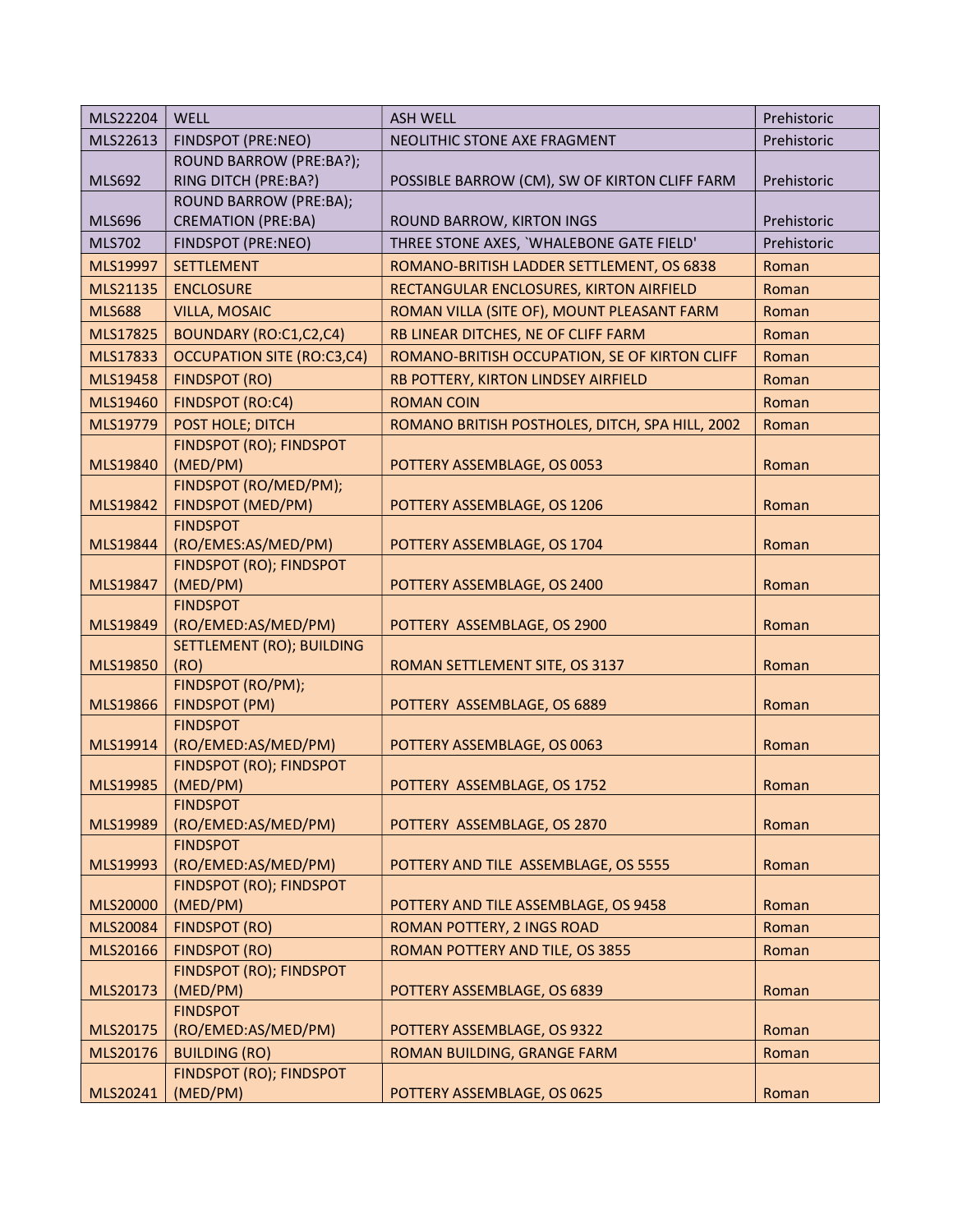|                | <b>ARTEFACT SCATTER</b>             |                                                                                      |                |
|----------------|-------------------------------------|--------------------------------------------------------------------------------------|----------------|
| MLS20244       | (RO/EMED:AS/MED/PM)                 | POTTERY ASSEMBLAGE, OS 0002                                                          | Roman          |
|                | FINDSPOT (RO); FINDSPOT             |                                                                                      |                |
| MLS20246       | (PM)                                | ROMAN SHERD, OS 2859                                                                 | Roman          |
| MLS20248       | <b>FINDSPOT (RO)</b>                | <b>GREYWARE SHERD, OS 8264</b>                                                       | Roman          |
|                | PIT (RO:C2,C3); DITCH               |                                                                                      |                |
| MLS20329       | (RO:C2, C3)                         | ROMAN OCCUPATION, TORKSEY STREET                                                     | Roman          |
|                | FINDSPOT (EMED:AS);                 | ROMAN, MEDEIVAL-POST MEDIEVAL POTTERY, OS                                            |                |
| MLS20510       | <b>FINDSPOT (MED/PM)</b>            | <b>PARCEL 5753</b>                                                                   | Roman          |
| MLS20513       | <b>FINDSPOT (RO)</b>                | ROMAN POTTERY, TILE AND GLASS, OS PARCEL 1752                                        | Roman          |
| MLS20563       | <b>FINDSPOT (RO)</b>                | ROMAN TILE, ST ANDREW'S STREET                                                       | Roman          |
| MLS21131       | <b>FINDSPOT (RO)</b>                | ROMAN GREYWARE POTTERY, 1988                                                         | Roman          |
| MLS21132       | <b>FINDSPOT (RO)</b>                | <b>CLAY TOBACCO PIPES</b>                                                            | Roman          |
|                | <b>FINDSPOT (RO); FIELD</b>         | BOUNDARY DITCHES, ROMAN-MEDIEVAL POTTERY,                                            |                |
| MLS21134       | BOUNDARY? (EMED:AS/MED)             | <b>EAST OF GRAYINGHAM ROAD</b>                                                       | Roman          |
| MLS21238       | DITCH (RO:C3)                       | ROMANO-BRITISH DITCH, HIGHCLIFF HOUSE<br>ROMANO-BRITISH COIN HOARD AND POTTERY, PARK | Roman          |
| MLS21677       | <b>FINDSPOT (RO)</b>                | <b>FARM</b>                                                                          | Roman          |
| MLS21679       | FINDSPOT (RO:C3,C4)                 | <b>ROMAN COINS</b>                                                                   | Roman          |
|                | VILLA (RO); MOSAIC (RO);            |                                                                                      |                |
| <b>MLS6531</b> | <b>BATH HOUSE? (RO)</b>             | ROMAN VILLA (SITE OF), GRAVEL PIT FARM                                               | Roman          |
| <b>MLS6565</b> | <b>FINDSPOT (RO)</b>                | <b>RB POTTERY</b>                                                                    | Roman          |
| <b>MLS689</b>  | <b>FINDSPOT (RO:C1)</b>             | ROMAN COIN, `OLD BURIAL GROUND'                                                      | Roman          |
| <b>MLS690</b>  | <b>MOSAIC (RO)</b>                  | `ROMAN PAVEMENT', THE GROVE                                                          | Roman          |
| <b>MLS1277</b> | <b>FINDSPOT (EMED)</b>              | PENANNULAR BROOCH, MOUNT PLEASANT                                                    | Early medieval |
| MLS19780       | SETTLEMENT? (EMED:AS)               | EARLY ANGLO -SAXON OCCUPATION, SPA HILL, 2002                                        | Early medieval |
|                | <b>FINDSPOT</b>                     |                                                                                      |                |
| MLS19852       | (EMED:AS/MED/PM)                    | POTTERY ASSEMBLAGE, OS 3137                                                          | Early medieval |
|                | <b>FINDSPOT</b>                     |                                                                                      |                |
| MLS19998       | (EMED:AS/MED/PM)                    | POST ROMAN POTTERY ASSEMBLAGE, OS 6838                                               | Early medieval |
|                | <b>ARTEFACT SCATTER</b>             |                                                                                      |                |
| MLS20239       | (EMED:AS/MED/PM)                    | POTTERY ASSEMBLAGE, OS 0003                                                          | Early medieval |
| MLS20330       | DITCH (EMED:AS)                     | ANGLO-SAXON OCCUPATION, TORKSEY STREET                                               | Early medieval |
|                |                                     | ANGLO-SAXON & MEDIEVAL POTTERY, GRAVEL PIT                                           |                |
| MLS20421       | FINDSPOT (EMED:AS/MED)              | <b>FARM</b>                                                                          | Early medieval |
| MLS20509       | <b>FINDSPOT (EMED:AS)</b>           | ANGLO-SAXON FINDS, OS PARCEL 5753                                                    | Early medieval |
| MLS20514       | <b>FINDSPOT</b><br>(EMED:AS/MED/PM) | ANGLO-SAXON - POST MEDIEVAL POTTERY, OS<br><b>PARCEL 1752</b>                        | Early medieval |
|                | DITCH (EMED:AS/MED);                |                                                                                      |                |
|                | BUILDING (EMED:AS/MED);             | MEDIEVAL DITCHES AND POTTERY, ST ANDREW'S                                            |                |
| MLS20562       | PIT (PU)                            | <b>STREET</b>                                                                        | Early medieval |
| MLS21747       | <b>FINDSPOT (EMED:AS)</b>           | ANGLO-SAXON AXE, GRAVEL PIT FARM                                                     | Early medieval |
|                | <b>ANGLICAN CHURCH</b>              | CHURCH OF ST ANDREW, ST ANDREWS STREET (S                                            |                |
| <b>MLS681</b>  | (MED:C11/PM:C19)                    | SIDE)                                                                                | Early medieval |
| MLS26590       | <b>DITCH</b>                        | AGRICULTURAL ENCLOSURE, LAND OFF INGS RD                                             | Medieval       |
| MLS17915       | FINDSPOT (MED)                      | MEDIEVAL CHAFING DISH, SOUTH CLIFFE FARM                                             | Medieval       |
| MLS19459       | FINDSPOT (MED/PM)                   | MED/PM POTTERY, QUEEN STREET                                                         | Medieval       |
| MLS19781       | <b>FINDSPOT (MED)</b>               | MEDIEVAL POTTERY AND TILE, SPA HILL, 2002                                            | Medieval       |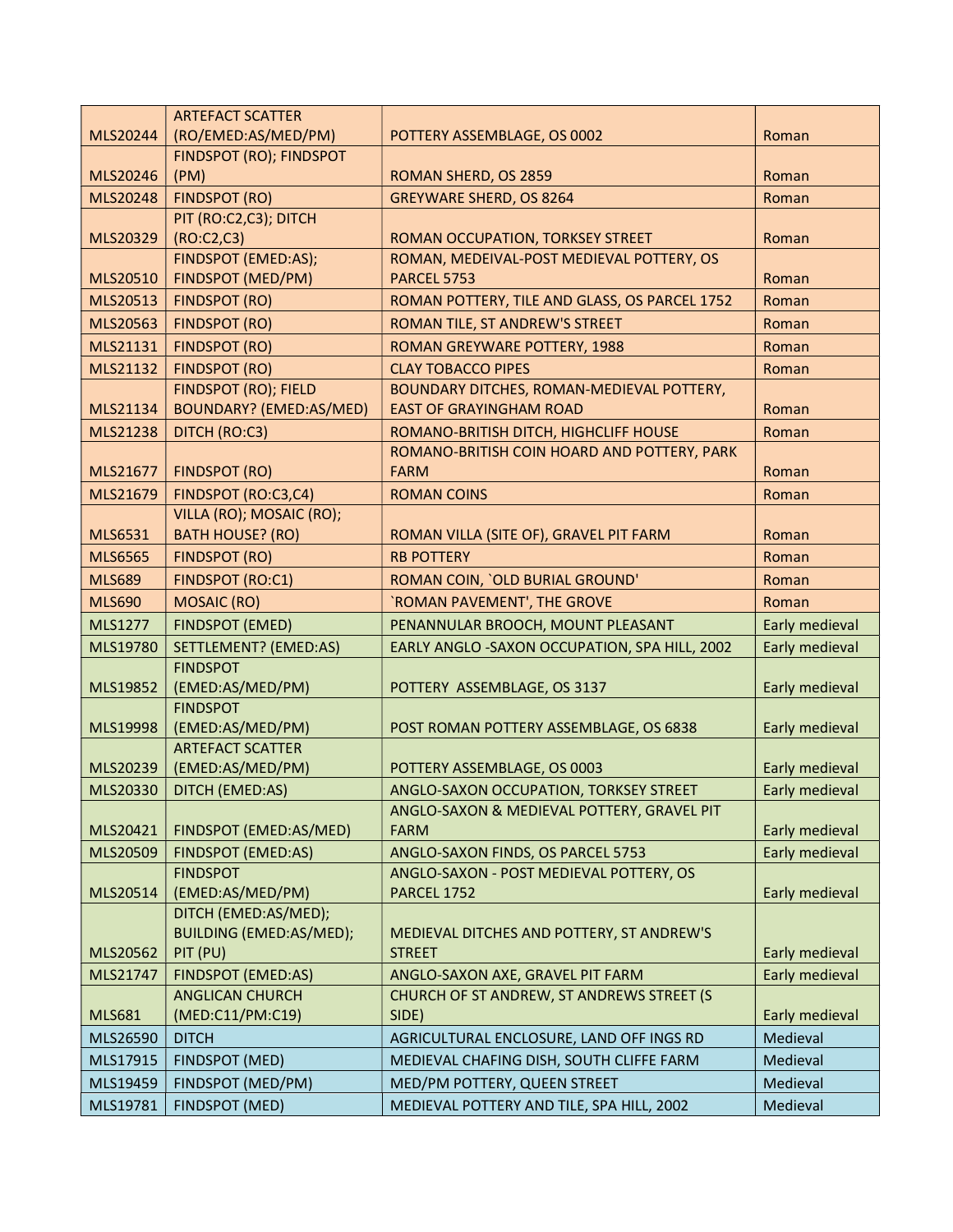| MLS19880      | FINDSPOT (MED/PM)                | POTTERY ASSEMBLAGE, OS 9692                                   | Medieval      |
|---------------|----------------------------------|---------------------------------------------------------------|---------------|
| MLS20164      | FINDSPOT (MED/PM)                | POTTERY ASSEMBLAGE, OS 3500                                   | Medieval      |
|               | POST HOLE (MED); DITCH           | MEDIEVAL AND POST MEDIEVAL OCCUPATION,                        |               |
| MLS20331      | (MED); PIT (MED)                 | <b>TORKSEY STREET</b>                                         | Medieval      |
|               | OPEN FIELD (MED); RIDGE          |                                                               |               |
| MLS21290      | AND FURROW (MED)                 | OPEN FIELD SYSTEM, KIRTON IN LINDSEY PARISH                   | Medieval      |
| <b>MLS687</b> | MOAT (MED)                       | MOATED SITE, MOAT HOUSE ROAD                                  | Medieval      |
| <b>MLS705</b> | MAZE? (MED)                      | POSSIBLE MEDIEVAL TURF MAZE (SITE OF)                         | Medieval      |
|               | VILLAGE (MED/PM); MARKET         |                                                               |               |
| MLS9639       | (MED); FAIR (MED/PM)             | MED/PM SETTLEMENT, KIRTON IN LINDSEY                          | Medieval      |
| MLS22195      | <b>BRICKYARD, HOUSE</b>          | BRICK YARD (SITE OF), CLEATHAM ROAD                           | Post-medieval |
| MLS22196      | <b>BRICKYARD</b>                 | BRICK YARD (SITE OF), NE STATION FARM                         | Post-medieval |
|               |                                  | TIMBER YARD (SITE OF), STATION ROAD FORMERLY                  |               |
| MLS22197      | <b>TIMBER YARD</b>               | <b>SPA HILL</b><br>LIME KILNS AND QUARRY (SITE OF), REDBOURNE | Post-medieval |
| MLS22198      | LIME KILN, QUARRY                | <b>MERE</b>                                                   | Post-medieval |
| MLS22202      | <b>SCHOOL</b>                    | SCHOOL (SITE OF), OLD SCHOOL YARD                             | Post-medieval |
| MLS22203      | <b>BLACKSMITHS WORKSHOP</b>      | SMITHY (SITE OF), MARCH STREET                                | Post-medieval |
| MLS22205      | <b>BRICKYARD</b>                 | BRICK YARD (SITE OF), SPRINGFIELD FARM                        | Post-medieval |
| MLS22761      | <b>MALT HOUSE</b>                | FORMER GLEADELL'S MILL, STATION ROAD                          | Post-medieval |
|               | <b>CULVERT</b>                   |                                                               |               |
| MLS26075      | TITHE BARN (PM:C18,C19);         | DRAINAGE CULVERT, SPA HILL                                    | Post-medieval |
| MLS15430      | MEETING HALL (PM:C18,C19)        | THE LONG ROOM, CORNWALL STREET (E SIDE)                       | Post-medieval |
| MLS19646      | DRAIN (PM)                       | STONE LINED DRAIN, GRANGE FARM                                | Post-medieval |
| MLS19856      | <b>ARTEFACT SCATTER (PU)</b>     | SCATTER OF SLAG, OS 3731                                      | Post-medieval |
| MLS21781      | FLOUR MILL (PMC19?)              | MILL (SITE OF)                                                | Post-medieval |
|               | PRIMITIVE METHODIST              |                                                               |               |
| MLS21782      | CHAPEL (PMC19)                   | PRIMITIVE METHODIST CHAPEL (SITE OF)                          | Post-medieval |
| MLS21783      | <b>BAPTIST CHAPEL (PMC17)</b>    | BAPTIST CHURCH, ST ANDREW'S STREET                            | Post-medieval |
| MLS21784      | WINDMILL (PMC19?)                | <b>WINDMILL (SITE OF)</b>                                     | Post-medieval |
| MLS21785      | WINDMILL (PM?)                   | <b>WINDMILL (SITE OF)</b>                                     | Post-medieval |
|               | PRIMITIVE METHODIST              |                                                               |               |
|               | $MLS21786$ CHAPEL (PMC19?)       | PRIMITIVE METHODIST CHURCH (SITE OF)                          | Post-medieval |
| MLS21978      | WINDMILL (PM:C19?)               | <b>WIDNMILL (SITE OF)</b>                                     | Post-medieval |
| MLS21979      | WINDMILL (PM:C19?)               | <b>WINDMILL (SITE OF)</b>                                     | Post-medieval |
|               | SCHOOL (PM:C19); LIBRARY         |                                                               |               |
| MLS22199      | (PM:C19)                         | KIRTON LINDSEY LIBRARY, KING EDWARD STREET                    | Post-medieval |
| MLS22200      | VICARAGE (PM:C19)                | ST ANDREW'S HOUSE, 2 CORNWALL STREET                          | Post-medieval |
|               | SCHOOL (PM:C19); HOUSE           |                                                               |               |
| MLS22201      | (PM:C20)                         | 17 WESLEY STREET                                              | Post-medieval |
| MLS22559      | HOUSE (PM:C19); SHOP<br>(PM:C19) | <b>25 HIGH STREET</b>                                         | Post-medieval |
| MLS24096      | HOUSE (PM)                       | 27, CHURCH STREET                                             | Post-medieval |
| MLS24097      | HOUSE (PM)                       | 27, CHURCH STREET                                             | Post-medieval |
| MLS24098      | HOUSE (PM)                       | 29, CHURCH STREET                                             | Post-medieval |
|               |                                  |                                                               |               |
| MLS24099      | HOUSE (PM)                       | 31, CHURCH STREET                                             | Post-medieval |
| MLS24100      | HOUSE (PM)                       | 31, CHURCH STREET                                             | Post-medieval |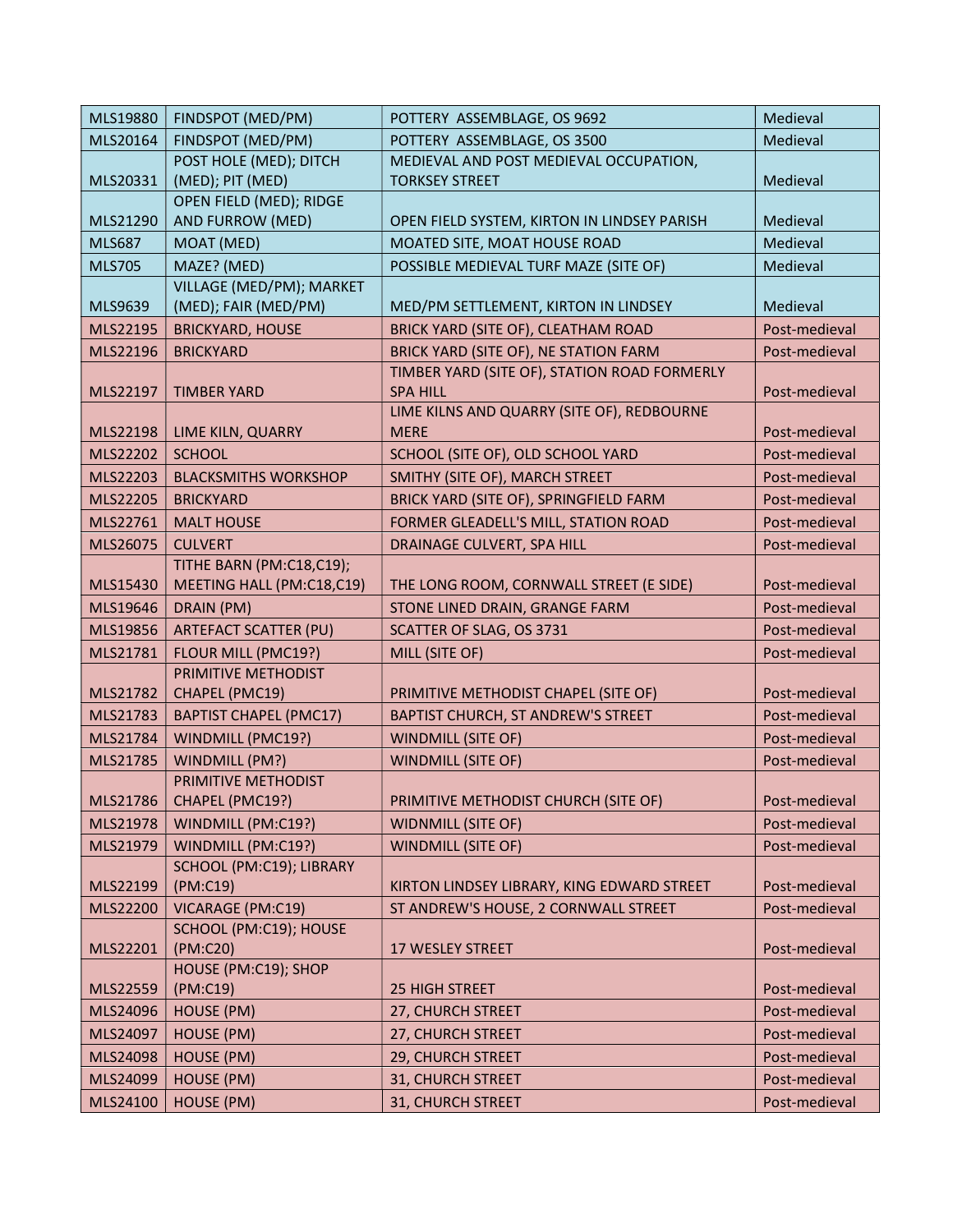| MLS24101 | <b>PUBLIC HOUSE (PM)</b> | 8 ROYAL OAK INN, CHURCH STREET              | Post-medieval |
|----------|--------------------------|---------------------------------------------|---------------|
| MLS24102 | HOUSE (PM)               | 38, QUEEN STREET                            | Post-medieval |
| MLS24103 | <b>HOUSE (PM)</b>        | 30, MARCH STREET                            | Post-medieval |
| MLS24104 | HOUSE (PM)               | 30A, MARCH STREET                           | Post-medieval |
| MLS24105 | <b>HOUSE (PM)</b>        | 36 HOMESTEAD, QUEEN STREET                  | Post-medieval |
| MLS24106 | <b>HOUSE (PM)</b>        | 2 COSY COTTAGE, MARCH LANE                  | Post-medieval |
| MLS24107 | HOUSE (PM)               | 1 WELL COTTAGE, MARCH LANE                  | Post-medieval |
| MLS24108 | HOUSE (PM)               | 24 LINWOOD COTTAGE, QUEEN STREET            | Post-medieval |
| MLS24109 | <b>HOUSE (PM)</b>        | 7, MARCH STREET                             | Post-medieval |
| MLS24110 | HOUSE (PM)               | 1, ST ANDREWS STREET                        | Post-medieval |
| MLS24111 | HOUSE (PM)               | FORMER CHAPEL ADJACENT 1, ST ANDREWS STREET | Post-medieval |
| MLS24112 | <b>HOUSE (PM)</b>        | 9, WESLEY STREET                            | Post-medieval |
| MLS24113 | HOUSE (PM)               | 1, MARCH STREET                             | Post-medieval |
| MLS24114 | SHOP (PM)                | 3 MARCH STREET FURNISHERS, MARCH STREET     | Post-medieval |
| MLS24115 | HOUSE (PM)               | 3 ASHWIN HOUSE, WESLEY STREET               | Post-medieval |
| MLS24116 | <b>HOUSE (PM)</b>        | 8, QUEEN STREET                             | Post-medieval |
| MLS24117 | HOUSE (PM)               | 1 HILLSIDE, WESLEY STREET                   | Post-medieval |
| MLS24118 | HOUSE (PM)               | 10, QUEEN STREET                            | Post-medieval |
| MLS24119 | HOUSE (PM)               | 2, WRAY STREET                              | Post-medieval |
| MLS24120 | HOUSE (PM)               | 18, WESLEY STREET                           | Post-medieval |
| MLS24121 | HOUSE (PM)               | 11, WESLEY STREET                           | Post-medieval |
| MLS24122 | HOUSE (PM)               | 11 COTHAM HOUSE, SUNNY HILL                 | Post-medieval |
| MLS24123 | HOUSE (PM)               | 27, QUEEN STREET                            | Post-medieval |
| MLS24124 | HOUSE (PM)               | <b>6 BANK HOUSE, GEORGE STREET</b>          | Post-medieval |
| MLS24125 | HOUSE (PM)               | 19, QUEEN STREET                            | Post-medieval |
| MLS24126 | HOUSE (PM)               | REAR OF 4, GEORGE STREET                    | Post-medieval |
| MLS24127 | HOUSE (PM)               | 17, TORKSEY STREET                          | Post-medieval |
| MLS24128 | HOUSE (PM)               | 9, TORKSEY STREET                           | Post-medieval |
| MLS24129 | HOUSE (PM)               | 11, TORKSEY STREET                          | Post-medieval |
| MLS24130 | HOUSE (PM)               | 15, TORKSEY STREET                          | Post-medieval |
| MLS24131 | HOUSE (PM)               | 27, TORKSEY STREET                          | Post-medieval |
| MLS24132 | HOUSE (PM)               | 27, TORKSEY STREET                          | Post-medieval |
| MLS24133 | <b>HOUSE (PM)</b>        | 31 EASTVIEW, TORKSEY STREET                 | Post-medieval |
| MLS24134 | HOUSE (PM)               | 23 ROSEGARTH, ST ANDREWS STREET             | Post-medieval |
| MLS24135 | <b>HOUSE (PM)</b>        | 33, TORKSEY STREET                          | Post-medieval |
| MLS24136 | HOUSE (PM)               | 17, ST ANDREWS STREET                       | Post-medieval |
| MLS24137 | <b>HOUSE (PM)</b>        | 1, CORNWALL STREET                          | Post-medieval |
| MLS24138 | HOUSE (PM)               | 3, CORNWALL STREET                          | Post-medieval |
| MLS24139 | HOUSE (PM)               | 5, CORNWALL STREET                          | Post-medieval |
| MLS24141 | HOUSE (PM)               | 24 SYCAMORE HOUSE, WESLEY STREET            | Post-medieval |
| MLS24142 | HOUSE (PM)               | 10 HOLLY HOUSE, CHURCH STREET               | Post-medieval |
| MLS24145 | HOUSE (PM)               | 6 HIGHFIELD, SPA HILL                       | Post-medieval |
| MLS24146 | HOUSE (PM)               | 7, SUNNY HILL                               | Post-medieval |
| MLS24147 | HOUSE (PM)               | 4, SPA HILL                                 | Post-medieval |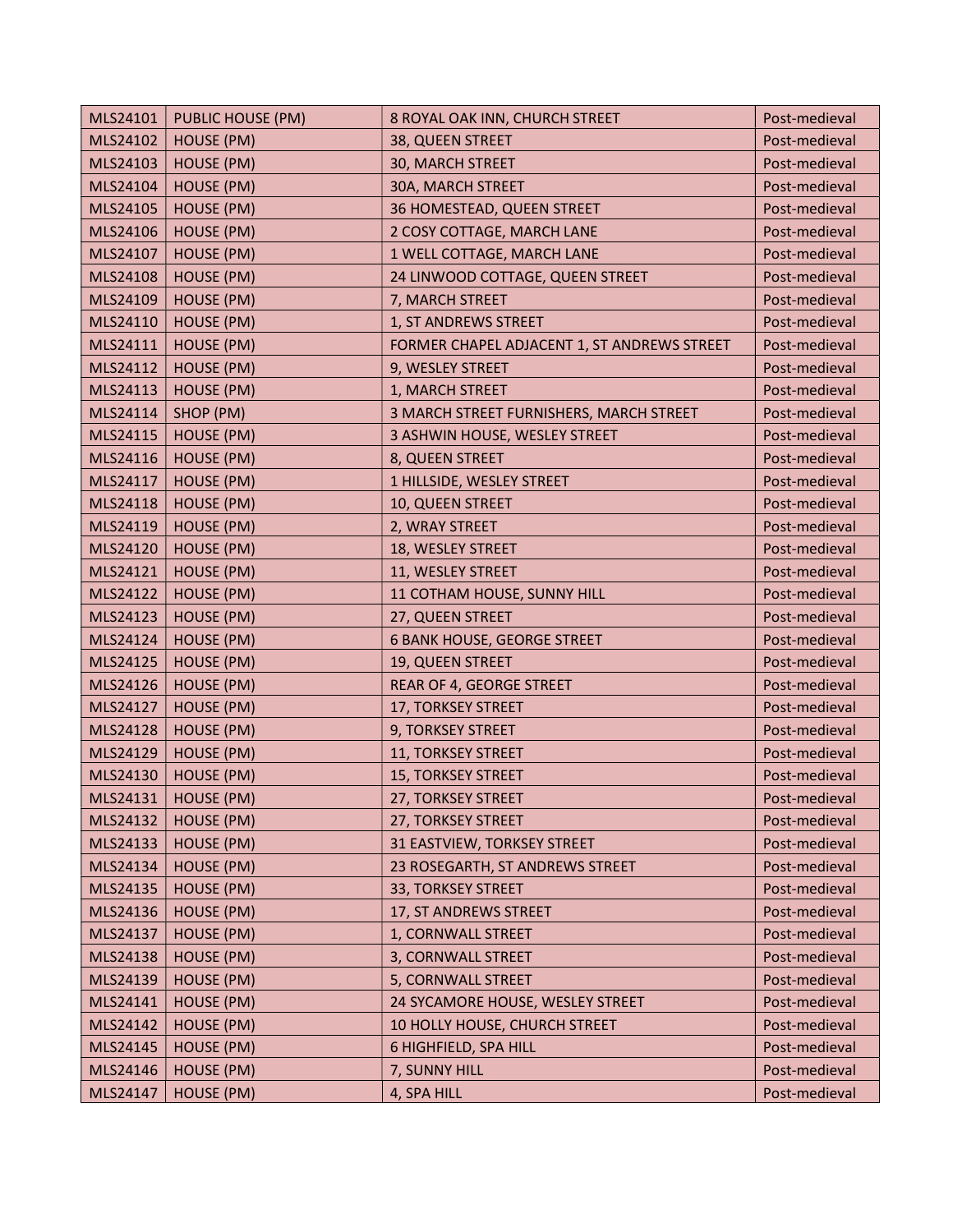| MLS24148 | <b>HOUSE (PM)</b>     | 9, SUNNY HILL                                 | Post-medieval |
|----------|-----------------------|-----------------------------------------------|---------------|
| MLS24149 | <b>HOUSE (PM)</b>     | 2, SPA HILL                                   | Post-medieval |
| MLS24150 | <b>SCOUT HUT (PM)</b> | 1ST KIRTON SCOUT GROUP, WEST VIEW TERRACE     | Post-medieval |
| MLS24151 | HOUSE (PM)            | 4, WEST VIEW TERRACE                          | Post-medieval |
| MLS24152 | HOUSE (PM)            | 3, WEST VIEW TERRACE                          | Post-medieval |
| MLS24153 | HOUSE (PM)            | 2, WEST VIEW TERRACE                          | Post-medieval |
| MLS24154 | HOUSE (PM)            | 1, WEST VIEW TERRACE                          | Post-medieval |
| MLS24155 | <b>HOUSE (PM)</b>     | 5, WEST VIEW TERRACE                          | Post-medieval |
| MLS24156 | <b>HOUSE (PM)</b>     | 6, WEST VIEW TERRACE                          | Post-medieval |
| MLS24157 | HOUSE (PM)            | 20 KIRTON LINDSEY LIBRARY, KING EDWARD STREET | Post-medieval |
| MLS24158 | HOUSE (PM)            | 3 LIMETREE HOUSE, KING EDWARD STREET          | Post-medieval |
| MLS24159 | HOUSE (PM)            | 1 IVY HOUSE, SYLVESTER STREET                 | Post-medieval |
| MLS24160 | <b>HOUSE (PM)</b>     | 8, HIGH STREET                                | Post-medieval |
| MLS24161 | <b>HOUSE (PM)</b>     | 10, HIGH STREET                               | Post-medieval |
| MLS24162 | HOUSE (PM)            | 14, HIGH STREET                               | Post-medieval |
| MLS24163 | HOUSE (PM)            | 9 HUNSLEY HOUSE, SYLVESTER STREET             | Post-medieval |
| MLS24164 | HOUSE (PM)            | 6, HIGH STREET                                | Post-medieval |
| MLS24165 | HOUSE (PM)            | 12, HIGH STREET                               | Post-medieval |
| MLS24166 | HOUSE (PM)            | 9A, SYLVESTER STREET                          | Post-medieval |
| MLS24167 | <b>BREWERY (PM)</b>   | 7 THE OLD BREWERY, SOUTH CLIFF ROAD           | Post-medieval |
| MLS24168 | HOUSE (PM)            | 5 ACACIA HOUSE, SOUTH CLIFF ROAD              | Post-medieval |
| MLS24169 | HOUSE (PM)            | 2, HIGH STREET                                | Post-medieval |
| MLS24170 | HOUSE (PM)            | 4, HIGH STREET                                | Post-medieval |
| MLS24171 | POST OFFICE (PM)      | 5 KIRTON LINDSEY POST OFFICE, HIGH STREET     | Post-medieval |
| MLS24172 | HOUSE (PM)            | 19 21, HIGH STREET                            | Post-medieval |
| MLS24173 | HOUSE (PM)            | 4, GEORGE STREET                              | Post-medieval |
| MLS24174 | <b>HOUSE (PM)</b>     | REAR OF 36, HIGH STREET                       | Post-medieval |
| MLS24176 | HOUSE (PM)            | 23 COBB HALL, HIGH STREET                     | Post-medieval |
| MLS24177 | HOUSE (PM)            | 36 38, HIGH STREET                            | Post-medieval |
| MLS24178 | HOUSE (PM)            | 20 GEORGE HOTEL, HIGH STREET                  | Post-medieval |
| MLS24179 | HOUSE (PM)            | 26, HIGH STREET                               | Post-medieval |
| MLS24180 | HOUSE (PM)            | REAR OF 36, HIGH STREET                       | Post-medieval |
| MLS24181 | HOUSE (PM)            | 30 34, HIGH STREET                            | Post-medieval |
| MLS24182 | HOUSE (PM)            | 22, HIGH STREET                               | Post-medieval |
| MLS24183 | <b>HOUSE (PM)</b>     | 24, HIGH STREET                               | Post-medieval |
| MLS24184 | HOUSE (PM)            | 40, HIGH STREET                               | Post-medieval |
| MLS24185 | HOUSE (PM)            | 46, HIGH STREET                               | Post-medieval |
| MLS24186 | HOUSE (PM)            | 31 SCAWBY HOUSE, HIGH STREET                  | Post-medieval |
| MLS24188 | HOUSE (PM)            | 48A, HIGH STREET                              | Post-medieval |
| MLS24189 | HOUSE (PM)            | 44, HIGH STREET                               | Post-medieval |
| MLS24190 | HOUSE (PM)            | 50, HIGH STREET                               | Post-medieval |
| MLS24191 | <b>HOUSE (PM)</b>     | 42, HIGH STREET                               | Post-medieval |
| MLS24192 | HOUSE (PM)            | 20 GEORGE HOTEL, HIGH STREET                  | Post-medieval |
| MLS24193 | HOUSE (PM)            | 23, SOUTH CLIFF ROAD                          | Post-medieval |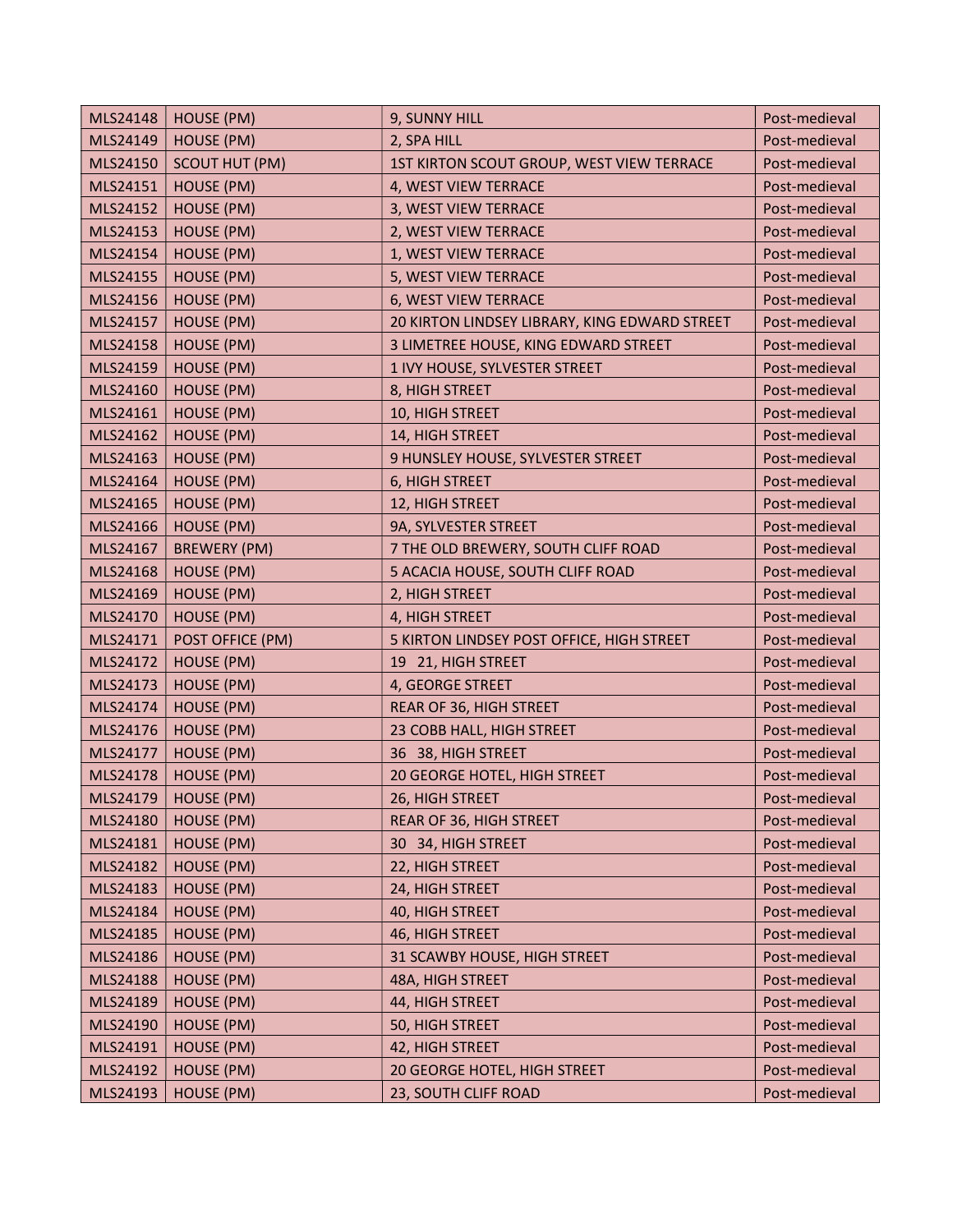| MLS24194 | HOUSE (PM)        | 18 CLIFF HOUSE, SOUTH CLIFF ROAD                      | Post-medieval |
|----------|-------------------|-------------------------------------------------------|---------------|
| MLS24195 | <b>HOUSE (PM)</b> | 17 ROSEMOUNT, QUEEN STREET                            | Post-medieval |
| MLS24196 | HOUSE (PM)        | 11 RABY COTTAGE, QUEEN STREET                         | Post-medieval |
| MLS24197 | HOUSE (PM)        | 13 THE BUNGALOW, QUEEN STREET                         | Post-medieval |
| MLS24198 | HOUSE (PM)        | 6 WOODBINE COTTAGE, QUEEN STREET                      | Post-medieval |
| MLS24199 | HOUSE (PM)        | 6A, QUEEN STREET                                      | Post-medieval |
| MLS24200 | <b>HOUSE (PM)</b> | 9 IVY COTTAGE, QUEEN STREET                           | Post-medieval |
| MLS24201 | HOUSE (PM)        | 15 BURTON HALL, QUEEN STREET                          | Post-medieval |
| MLS24202 | <b>HOUSE (PM)</b> | 7 KENNETH HOUSE, QUEEN STREET                         | Post-medieval |
| MLS24203 | HOUSE (PM)        | 35 SOUTHVIEW, SOUTH CLIFF ROAD                        | Post-medieval |
| MLS24204 | HOUSE (PM)        | 2 WICKENTREE HOUSE, QUEEN STREET                      | Post-medieval |
| MLS24205 | <b>HOUSE (PM)</b> | 3, QUEEN STREET                                       | Post-medieval |
| MLS24206 | HOUSE (PM)        | 29, SOUTH CLIFF ROAD                                  | Post-medieval |
| MLS24207 | <b>HOUSE (PM)</b> | 25, SOUTH CLIFF ROAD                                  | Post-medieval |
| MLS24208 | HOUSE (PM)        | 32 DUNSTAN HOUSE, SOUTH CLIFF ROAD                    | Post-medieval |
| MLS24363 | <b>HOUSE (PM)</b> | 1, TURNER STREET                                      | Post-medieval |
| MLS24364 | HOUSE (PM)        | 2, TURNER STREET                                      | Post-medieval |
| MLS24365 | HOUSE (PM)        | 3, TURNER STREET                                      | Post-medieval |
| MLS24366 | HOUSE (PM)        | 1, HIGH STREET                                        | Post-medieval |
| MLS24386 | HOUSE (PM)        | 10 HOLLY HOUSE, CHURCH STREET                         | Post-medieval |
| MLS24470 | HOUSE (PM)        | 22 ASH BROOK HOUSE, WESLEY STREET                     | Post-medieval |
| MLS24471 | <b>HOUSE (PM)</b> | 31A, HIGH STREET                                      | Post-medieval |
| MLS24472 | <b>HOUSE (PM)</b> | 31, SOUTH CLIFF ROAD                                  | Post-medieval |
| MLS25825 | <b>FARMSTEAD</b>  | MOUNT PLEASANT FARM, KIRTON IN LINDSEY                | Post-medieval |
| MLS25826 | <b>FARMSTEAD</b>  | LOW FARM, KIRTON IN LINDSEY                           | Post-medieval |
| MLS25827 | <b>FARMSTEAD</b>  | SWEET HILLS FARM, KIRTON IN LINDSEY                   | Post-medieval |
| MLS25828 | <b>FARMSTEAD</b>  | SITE OF ROSE COTTAGE FARM, KIRTON IN LINDSEY          | Post-medieval |
| MLS25829 | <b>FARMSTEAD</b>  | NORTHCLIFFE FARM, KIRTON IN LINDSEY                   | Post-medieval |
| MLS25830 | <b>FARMSTEAD</b>  | <b>GRANGE FARM (KIRTON GRANGE), KIRTON IN LINDSEY</b> | Post-medieval |
| MLS25831 | <b>FARMSTEAD</b>  | KIRTON CLIFF FARM, KIRTON IN LINDSEY                  | Post-medieval |
| MLS25832 | <b>OUTFARM</b>    | SITE OF UNNAMED OUTFARM, KIRTON IN LINDSEY            | Post-medieval |
| MLS25833 | <b>OUTFARM</b>    | SITE OF UNNAMED OUTFARM, KIRTON IN LINDSEY            | Post-medieval |
| MLS25834 | <b>FARMSTEAD</b>  | CLIFF FARM, KIRTON IN LINDSEY                         | Post-medieval |
| MLS25835 | <b>FARMSTEAD</b>  | SOUTH CLIFF FARM, KIRTON IN LINDSEY                   | Post-medieval |
| MLS25836 | <b>FARMSTEAD</b>  | SITE OF UNNAMED FARMSTEAD, KIRTON IN LINDSEY          | Post-medieval |
| MLS25837 | <b>FARMSTEAD</b>  | HIGHCLIFF FARM, KIRTON IN LINDSEY                     | Post-medieval |
| MLS25838 | <b>FARMSTEAD</b>  | SPRINGFIELD FARM, KIRTON IN LINDSEY                   | Post-medieval |
| MLS25839 | <b>FARMSTEAD</b>  | BELL FARM (BELL HOLE), KIRTON IN LINDSEY              | Post-medieval |
| MLS25840 | <b>FARMSTEAD</b>  | WHITEHOE FARM, KIRTON IN LINDSEY                      | Post-medieval |
| MLS25841 | <b>FARMSTEAD</b>  | YEW TREE COTTAGE FARM, KIRTON IN LINDSEY              | Post-medieval |
| MLS25842 | <b>OUTFARM</b>    | SITE OF UNNAMED OUTFARM, KIRTON IN LINDSEY            | Post-medieval |
| MLS25843 | <b>FARMSTEAD</b>  | WHITE HOE FARM, KIRTON IN LINDSEY                     | Post-medieval |
| MLS25844 | <b>FARMSTEAD</b>  | MEADOW FARM, KIRTON IN LINDSEY                        | Post-medieval |
| MLS25845 | <b>FARMSTEAD</b>  | <b>GRAVEL PIT FARM, KIRTON IN LINDSEY</b>             | Post-medieval |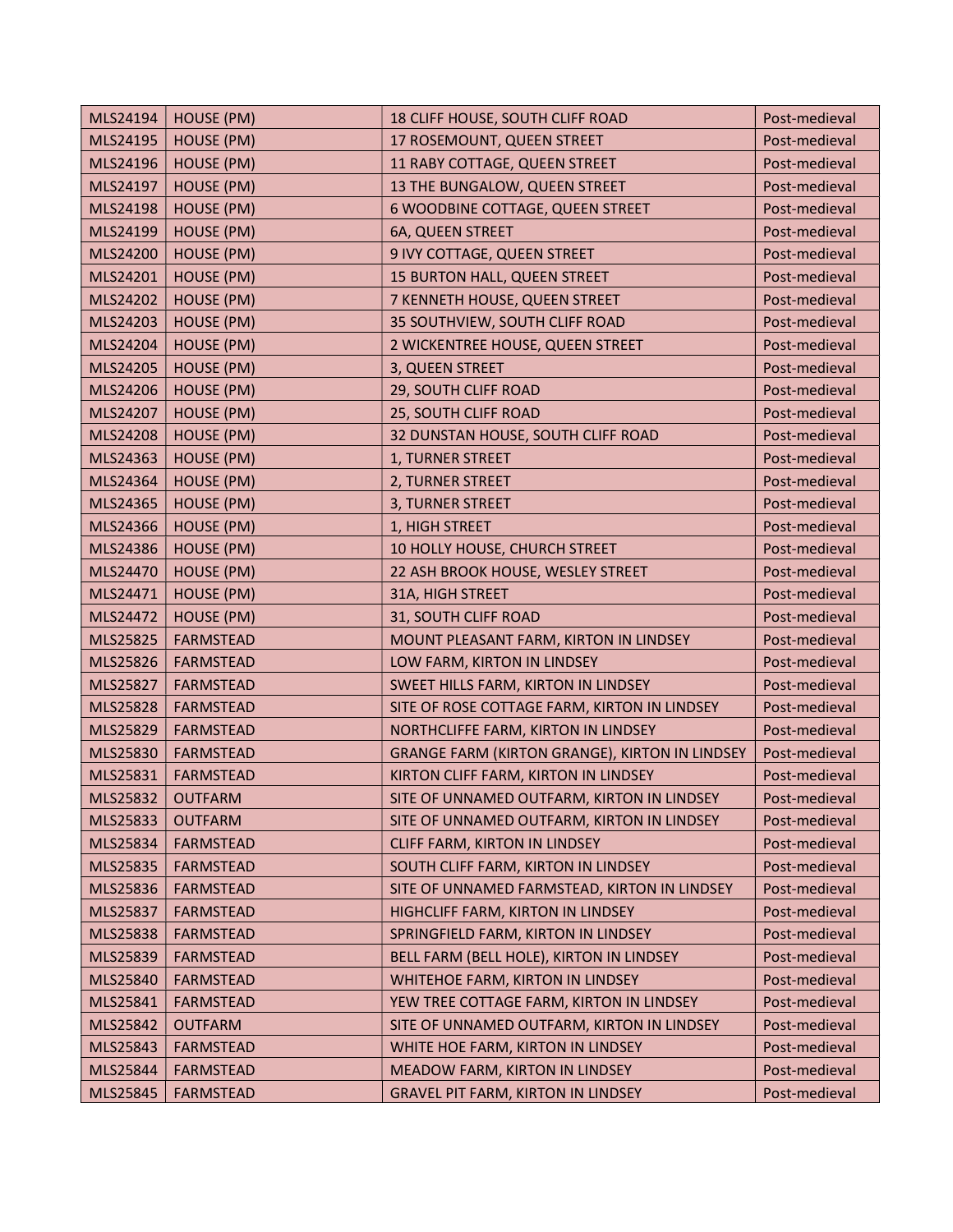| MLS25846        | <b>OUTFARM</b>                                        | SITE OF UNNAMED OUTFARM, KIRTON IN LINDSEY                          | Post-medieval |
|-----------------|-------------------------------------------------------|---------------------------------------------------------------------|---------------|
| MLS25847        | <b>FARMSTEAD</b>                                      | PARK FARM, KIRTON IN LINDSEY                                        | Post-medieval |
| <b>MLS25848</b> | <b>FARMSTEAD</b>                                      | UNNAMED FARMSTEAD, KIRTON IN LINDSEY                                | Post-medieval |
| MLS25849        | <b>FARMSTEAD</b>                                      | UNNAMED FARMSTEAD, KIRTON IN LINDSEY                                | Post-medieval |
| MLS25850        | <b>FARMSTEAD</b>                                      | UNNAMED FARMSTEAD, KIRTON IN LINDSEY                                | Post-medieval |
| MLS25851        | <b>FARMSTEAD</b>                                      | UNNAMED FARMSTEAD, KIRTON IN LINDSEY                                | Post-medieval |
| MLS25852        | <b>FARMSTEAD</b>                                      | UNNAMED FARMSTEAD, KIRTON IN LINDSEY                                | Post-medieval |
|                 |                                                       | LOWFIELD BARN FARM (LOW FIELD HOUSE), KIRTON                        |               |
| MLS25853        | <b>FARMSTEAD</b>                                      | <b>IN LINDSEY</b>                                                   | Post-medieval |
| MLS25854        | <b>FARMSTEAD</b>                                      | SITE OF UNNAMED FARMSTEAD, KIRTON IN LINDSEY                        | Post-medieval |
| MLS25855        | <b>FARMSTEAD</b>                                      | INGS FARM, KIRTON IN LINDSEY                                        | Post-medieval |
|                 | FARMHOUSE (PM:LC18);                                  | MOUNT PLEASANT FARMHOUSE & ADJOINING WALLS,                         |               |
| MLS4839         | WALL (PM:LC18)                                        | <b>NORTH CLIFF ROAD</b>                                             | Post-medieval |
| MLS5124         | WINDMILL (PM:C19:1875)                                | MOUNT PLEASANT MILL, NORTH CLIFF ROAD                               | Post-medieval |
| <b>MLS5125</b>  | SHOP (PM:C19)                                         | COBB HALL, MARKET PLACE (W SIDE)                                    | Post-medieval |
| <b>MLS682</b>   | STOCKS (PM:C18)                                       | WHIPPING POST, SPA HILL (W SIDE)                                    | Post-medieval |
|                 | <b>RAILWAY STATION</b>                                |                                                                     |               |
|                 | (PM:C19:1849); STATION                                |                                                                     |               |
|                 | <b>MASTERS HOUSE</b>                                  | STATION HOUSE (FORMERLY STATION & STATION                           |               |
| <b>MLS6900</b>  | (PM:C19:1849)                                         | <b>MASTER'S HOUSE)</b>                                              | Post-medieval |
| MLS6901         | HOUSE (PM:C19:1800)                                   | 15 (NELSON VILLA) & 17 (FENTON COTTAGE), SOUTH<br><b>CLIFF ROAD</b> | Post-medieval |
| MLS6902         | HOUSE (PM:MC18,C19)                                   | <b>19 SOUTH CLIFF ROAD</b>                                          | Post-medieval |
| MLS6903         | HOUSE (PM:LC18,EC19)                                  | <b>13 SOUTH CLIFF ROAD</b>                                          | Post-medieval |
| <b>MLS6904</b>  | HOUSE (PM:C19:1840-50)                                | 11 (PROSPECT HOUSE), SOUTH CLIFF ROAD                               | Post-medieval |
| <b>MLS6905</b>  | SCHOOL (PM:C19:1837,1875)                             | INFANTS SCHOOL, ST ANDREW'S STREET                                  | Post-medieval |
|                 |                                                       |                                                                     |               |
| <b>MLS6906</b>  | <b>FARMHOUSE (PM:LC18)</b><br>PRISON (PM:C18:1791-4); | TWIZEL FARMHOUSE, SCOTTER ROAD                                      | Post-medieval |
|                 | COURT HOUSE (PM:C18:1791-                             |                                                                     |               |
|                 | 4); HOUSE OF CORRECTION                               | THE PRIORY, QUEEN STREET (FORMER PRISON &                           |               |
| MLS6907         | (PM:C18)                                              | <b>SESSIONS HOUSE)</b>                                              | Post-medieval |
|                 | HOUSE (PM:EC18, MC18, C19);                           |                                                                     |               |
| <b>MLS6908</b>  | BARN (PM:EC18, MC18, C19)                             | 4 (LIME HOUSE) QUEEN ST                                             | Post-medieval |
| MLS6909         | HOUSE (PM:C18,C19,C20)                                | 5 (WICKENTREE), QUEEN ST (N SIDE)                                   | Post-medieval |
| MLS6910         | HOUSE (PM:C19:1800)                                   | HOUSE 5M SE OF 3 QUEEN ST                                           | Post-medieval |
|                 | <b>RAILWAY TUNNEL</b>                                 |                                                                     |               |
| MLS6911         | (PM:C19:1849)                                         | KIRTON RAILWAY TUNNEL ENTRANCE                                      | Post-medieval |
|                 | <b>GATE PIER (PM:C18,C19);</b>                        | PIERS, WALL AND RAILINGS, 10M S OF OLD COURT                        |               |
| MLS6912         | <b>WALL (PM:C18,C19)</b>                              | <b>HOUSE</b>                                                        | Post-medieval |
|                 | HOUSE (PM:C18, MC19); SHOP<br>(PM:C18, MC19); STABLE  |                                                                     |               |
| MLS6913         | (PM:C18,MC19)                                         | 28, SUMMERS GROCERS, HOUSE & STABLES TO REAR                        | Post-medieval |
| MLS6914         | <b>COURT HOUSE (PM:C18)</b>                           | THE OLD COURT HOUSE, KING EDWARD STREET                             | Post-medieval |
|                 | TOWN HALL (PM:C19:1897);                              |                                                                     |               |
|                 | MILITARY HEADQUARTERS                                 |                                                                     |               |
| MLS6915         | (PM:C20)                                              | TOWN HALL, MARKET PLACE (E SIDE)                                    | Post-medieval |
|                 | SHOP (PM:MC18,LC18);                                  |                                                                     |               |
| MLS6916         | HOUSE (PM:MC18,LC18)                                  | <b>18 HIGH STREET</b>                                               | Post-medieval |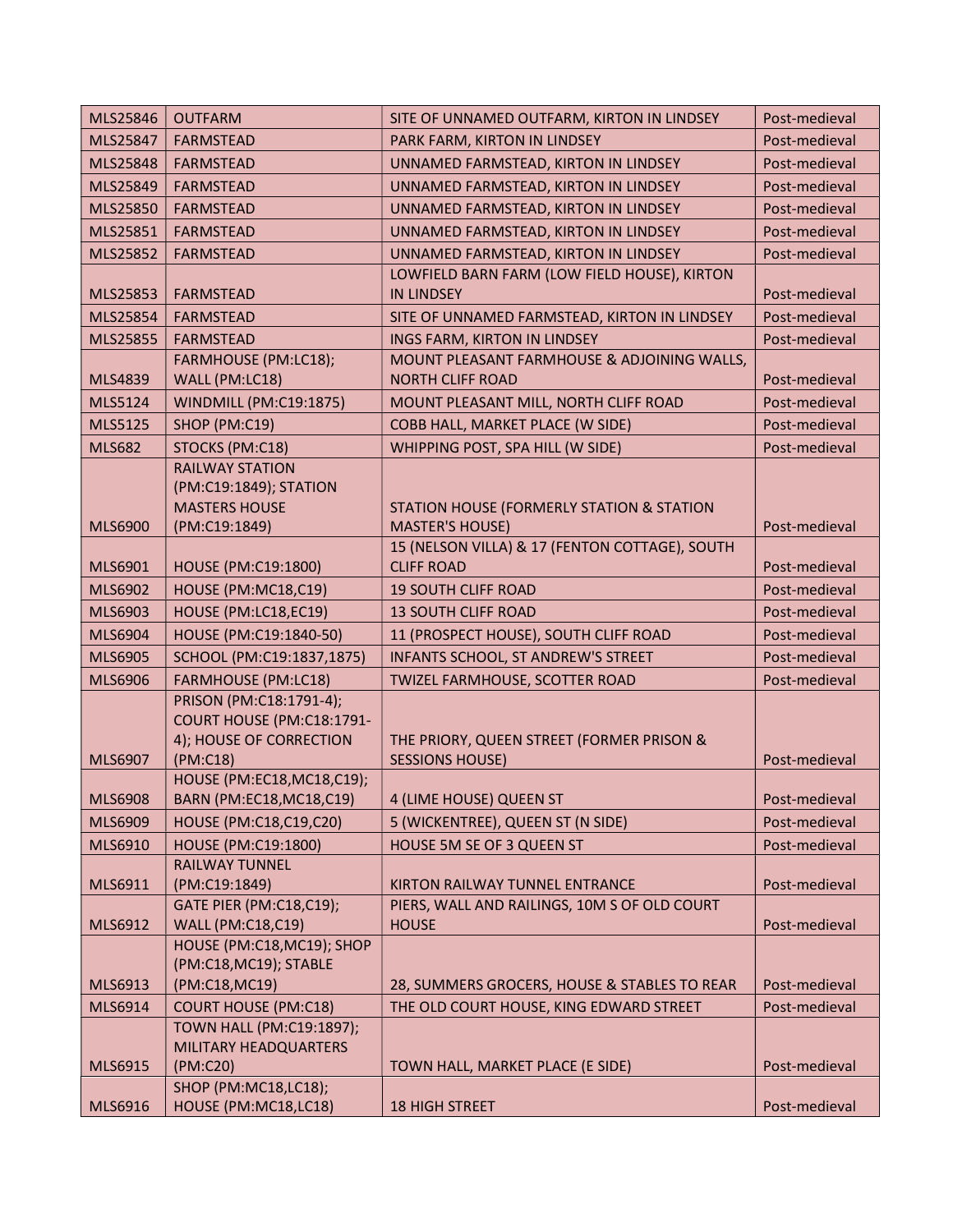|                | HOUSE (PM:LC18,EC19); SHOP                          |                                                |               |
|----------------|-----------------------------------------------------|------------------------------------------------|---------------|
| MLS6917        | (PM:LC18,EC19)                                      | 29 HIGH STREET                                 | Post-medieval |
|                | HOUSE (PM:EC19,LC19); SHOP                          |                                                |               |
| MLS6918        | (PM:EC19,LC19)                                      | <b>31 HIGH STREET</b>                          | Post-medieval |
|                | HOUSE (PM:LC18,EC19); SHOP                          |                                                |               |
| MLS6919        | (PM:LC18,EC19)                                      | 27 HIGH STREET                                 | Post-medieval |
| <b>MLS6920</b> | HOUSE (PM:C18,C19,C20)                              | BECKINGHAM HOUSE, GROVE STREET                 | Post-medieval |
| MLS6921        | HOUSE (PM:C18,C19,C20)                              | YEWTREE HOUSE AND 3 EAST CROSS STREET          | Post-medieval |
| MLS6922        | BARN (PM:MC18,LC18)                                 | BARN AT MANOR FARM, CORNWALL STREET            | Post-medieval |
| MLS6923        | POLICE STATION (PM)                                 | 1 (OLD POLICE STATION), SPA HILL               | Post-medieval |
| <b>MLS6925</b> | INN (PM:MC18,C19)                                   | THE QUEENS HEAD, SYLVESTER STREET              | Post-medieval |
|                | <b>METHODIST CHAPEL</b>                             |                                                |               |
| MLS6926        | (PM:C19:1840,C20)                                   | METHODIST CHAPEL, WESLEY STREET (N SIDE)       | Post-medieval |
|                |                                                     | ULCEBY (BROCKLESBY JUNCTION) TO KIRTON IN      |               |
| <b>MLS8826</b> | RAILWAY (PM:C19)                                    | <b>LINDSEY RAILWAY</b>                         | Post-medieval |
| MLS11656       | <b>MILITARY AIRFIELD</b>                            | <b>KIRTON IN LINDSEY AIRFIELD</b>              | <b>Modern</b> |
| MLS22526       | <b>MILITARY AIRFIELD</b>                            | WW1 AIRFIELD (SITE OF), MANTON                 | <b>Modern</b> |
| MLS24707       | <b>CONTROL TOWER</b>                                | CONTROL TOWER, FORMER RAF KIRTON IN LINDSEY    | <b>Modern</b> |
|                |                                                     | SECTOR OPERATIONS BUILDING AND BLAST WALL,     |               |
| MLS24708       | <b>OPERATIONS BLOCK</b>                             | <b>FORMER RAF KIRTON IN LINDSEY</b>            | Modern        |
| MLS26057       | <b>DISPERSED SITE</b>                               | FORMER MILITARY SITE, EAST OF NORTH CLIFF ROAD | Modern        |
|                | OFFICERS MESS, DISPERSED<br>SITE, MARRIED QUARTERS, | OFFICERS' MESS AND FORMER MARRIED QUARTERS,    |               |
| MLS26077       | <b>OFFICERS QUARTERS</b>                            | <b>RAF KIRTON IN LINDSEY</b>                   | <b>Modern</b> |
| MLS26078       | <b>HANGAR</b>                                       | <b>TYPE 'C' AIRCRAFT HANGAR</b>                | <b>Modern</b> |
| MLS26079       | <b>HANGAR</b>                                       | <b>TYPE 'C' AIRCRAFT HANGAR</b>                | <b>Modern</b> |
| MLS26080       | <b>HANGAR</b>                                       | <b>TYPE 'C' AIRCRAFT HANGAR</b>                | <b>Modern</b> |
| MLS26081       | <b>LINK TRAINER</b>                                 | <b>FISHER FRONT GUN TRAINER BUILDING</b>       | <b>Modern</b> |
|                | <b>AIRCRAFT CRASH SITE</b>                          |                                                |               |
| MLS19785       | (PM:C20:1944)                                       | HALIFAX BOMBER CRASH, SPA HILL                 | <b>Modern</b> |
| MLS21680       | <b>WAR MEMORIAL (PM:C20)</b>                        | <b>KIRTON IN LINDSEY WAR MEMORIAL</b>          | <b>Modern</b> |
| MLS26591       | <b>AIR RAID SHELTER</b>                             | CIVIL AIR RAID SHELTER, MOAT HOUSE RD          | <b>Modern</b> |
|                | RECTANGULAR ENCLOSURE,                              |                                                |               |
| MLS18375       | <b>DITCH</b>                                        | ENCLOSURE (CM), S OF MANTON SEWER              | Unknown       |
| MLS19606       | DITCH?                                              | <b>FRAGMENTARY CROPMARKS</b>                   | Unknown       |
| MLS20622       | TRACKWAY, ENCLOSURE                                 | TRACKWAY AND ENCLOSURES (CM)                   | Unknown       |
| MLS20623       | <b>RING DITCH</b>                                   | RING DITCHES (CM)                              | Unknown       |
| MLS20628       | ENCLOSURE?                                          | POSSIBLE ENCLOSURE (CM)                        | Unknown       |
| MLS20897       | <b>ROAD</b>                                         | <b>CROPMARK ROAD</b>                           | Unknown       |
| MLS17824       | PIT (PU)                                            | PIT, E OF CLIFF FARM                           | Unknown       |
| MLS17826       | DITCH (PU); BOUNDARY (PU)                           | LINEAR FEATURE, SE OF KIRTON CLIFF             | Unknown       |
| MLS19308       | FINDSPOT (PU)                                       | HUMAN BONE, SPA HILL                           | Unknown       |
| MLS19461       | LINEAR EARTHWORK (PU)                               | <b>EARTHWORK BANK</b>                          | Unknown       |
| MLS19821       | ROAD (PU)                                           | FORMER ROAD SURFACE, REDBOURNE MERE            | Unknown       |
|                |                                                     |                                                |               |
| MLS20328       | <b>INHUMATION? (PU)</b>                             | HUMAN REMAINS, TORKSEY STREET, 2005 & 2007     | Unknown       |
| MLS693         | SITE (PU)                                           | CROPMARKS NORTH OF REDBOURNE MERE              | Unknown       |